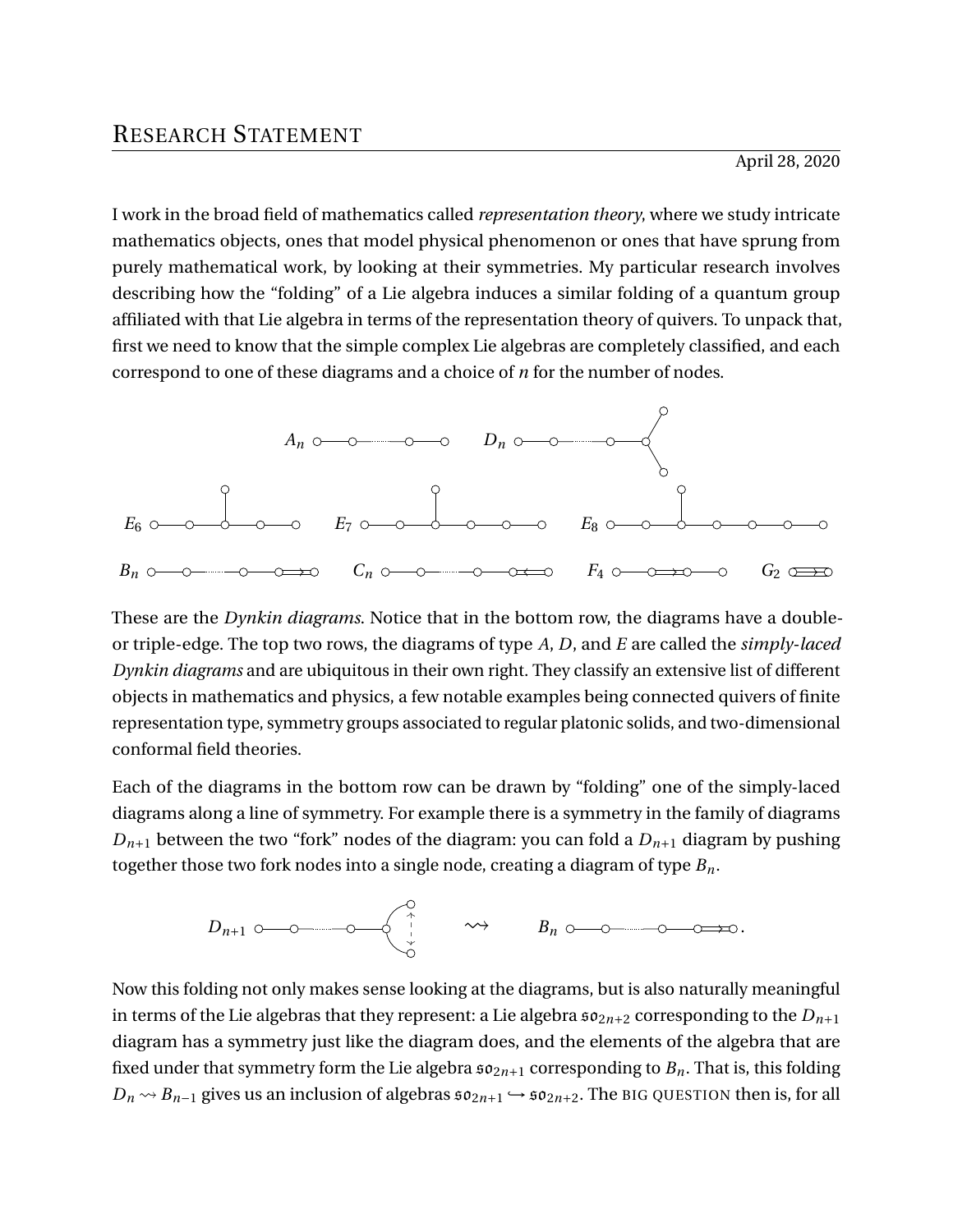the objects like the ones listed above that just the simply-laced diagrams classify, how can we interpret this folding operation? My research assists in answering this broad question.

While the implications of this diagram folding is understood in many situations, it's not quite flushed out in the case of the *quantized enveloping algebras*  $U_q(g)$  that each correspond to a Lie algebra g. These algebras  $U_q$ (g) are the quintessential examples of quantum groups[\[2\]](#page-2-0), objects that have become the center of study to many mathematicians—representation theorists, quantum algebraists, and mathematics physicists in particular. To follow our example, we want to know what kind of relationship the diagram folding builds between  $U_q$  ( $\mathfrak{so}_{2n+2}$ ) and  $U_q$  ( $\mathfrak{so}_{2n+1}$ ).

Berenstein and Greenstein[\[1\]](#page-2-1) describe what this folding of Lie algebras means in terms of their quantized enveloping algebras. While the authors prove that an analogue of the folding exists and describe some rich algebraic structure associated to the induced inclusion of quantum groups, they don't have a clean description of these folded algebras themselves. Instead they only write out a few examples explicitly in the paper, manually computing presentations of the algebras case-by-case. My research aims to describe the structures of these folded algebras more elegantly, by using a result of Ringel<sup>[\[5\]](#page-2-2)</sup>[\[6\]](#page-2-3) that a quantized enveloping algebra  $U_q(g)$  has basically the same structure as the *Hall algebra*[\[4\]](#page-2-4)[\[3\]](#page-2-5) built from the representation theory of a quiver that corresponds to the Lie algebra g. Being able to describe the quantum folding of an algebra  $U_q(g)$ simply as the Hall algebra of a specific quiver is certainly more helpful than working with it in terms of an unwieldy list of generating elements and relations.

And this is helpful not only to the mathematicians and physicists who work with these algebras in their research, but also helpful to math and physics students coming after me. The whole point of my research is to describe certain  $U_q(g)$  more simply as "foldings" of other ones, which has clear pedagogical benefits to future students trying to understand these objects themselves.

Now while mathematicians and physicists have an interest in this research, it's tough to describe an immediate benefit it will have for people outside these fields. But this is a feature of nearly all pure mathematics research. Historically the benefits of many mathematical ideas to society, for examples the application of number theory to cryptography, or the recent idea to use homology to pick out trends in high dimensional sets of data (see *topological data analysis*), have only come long after their conception, and were unforeseeable to the mathematicians that conceived them. And so it's impossible to say how my research will contribute to society in the future, especially since it may very well be beyond my lifetime that it finds a concrete application.

Mike Pierce PhD Candidate, UC Riverside [math.ucr.edu/~mpierce](http://math.ucr.edu/~mpierce) [mpierce@math.ucr.edu](mailto:mpierce@math.ucr.edu)